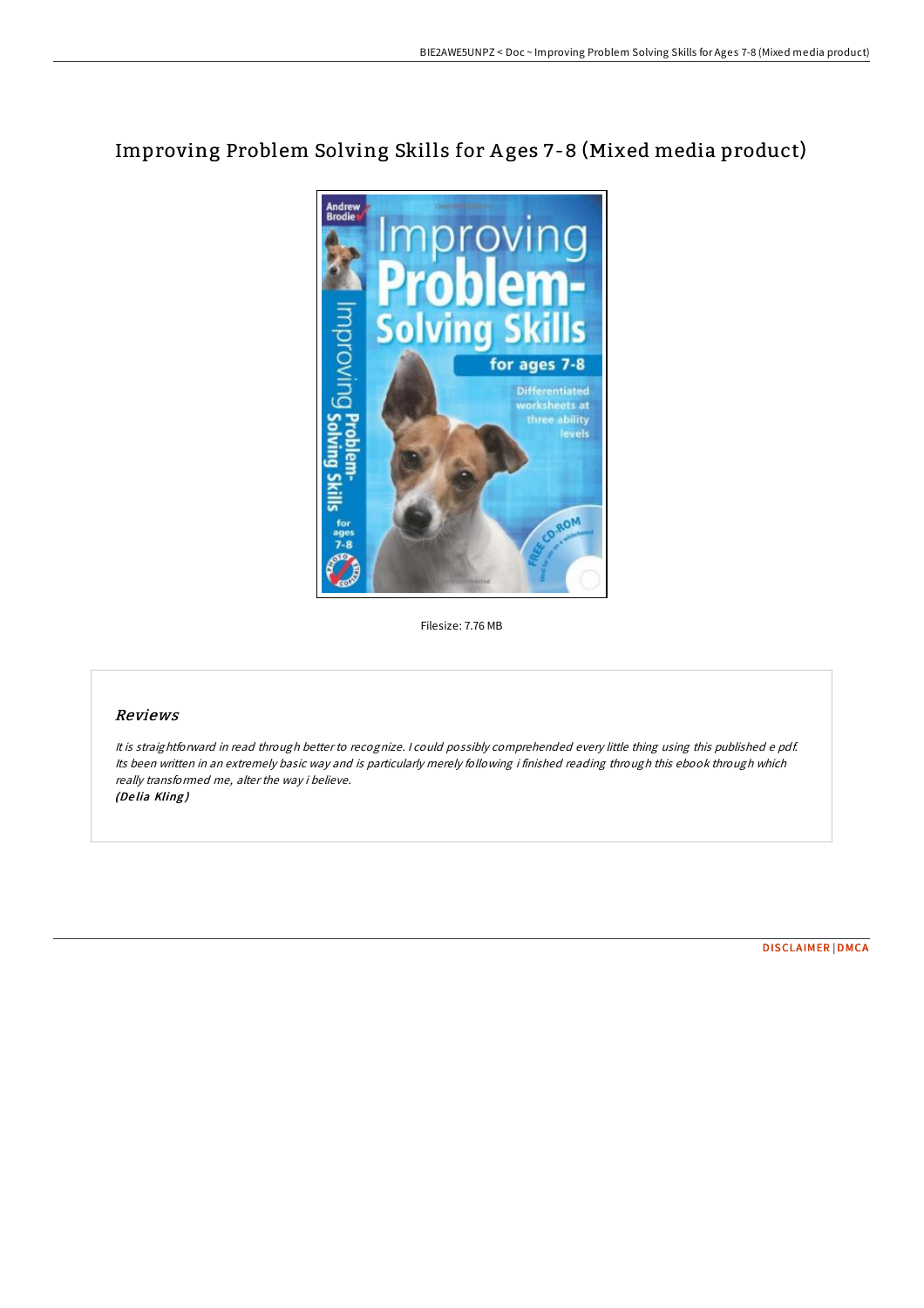## IMPROVING PROBLEM SOLVING SKILLS FOR AGES 7 -8 (MIXED MEDIA PRODUCT)



To read Improving Problem Solving Skills for Ages 7-8 (Mixed media product) eBook, please refer to the hyperlink beneath and download the file or have accessibility to additional information that are have conjunction with IMPROVING PROBLEM SOLVING SKILLS FOR AGES 7-8 (MIXED MEDIA PRODUCT) book.

Bloomsbury Publishing PLC, United Kingdom, 2013. Mixed media product. Book Condition: New. 292 x 204 mm. Language: English . Brand New Book. Improving Problem Solving Skills is a 5 book series which provides repeated, differentiated practice of solving word problems involving addition, subtraction, multiplication and division.

 $_{\rm{pbr}}$ Read Improving Problem Solving Skills for Ages 7-8 [\(Mixed](http://almighty24.tech/improving-problem-solving-skills-for-ages-7-8-mi.html) media product) Online  $\quad \ \ \, \Box$ Download PDF Improving Problem Solving Skills for Ages 7-8 [\(Mixed](http://almighty24.tech/improving-problem-solving-skills-for-ages-7-8-mi.html) media product)